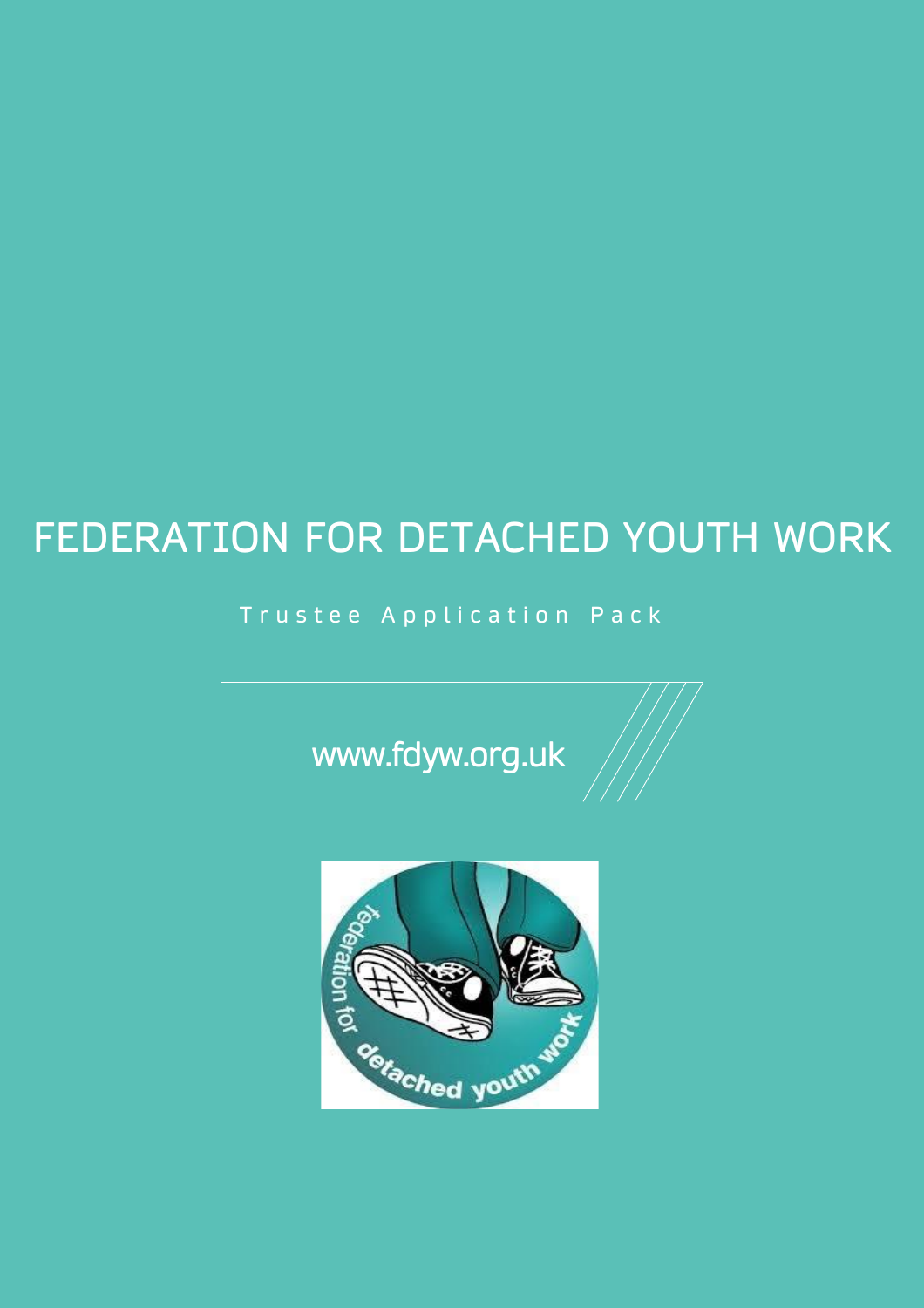# TRUSTEE APPLICATION PACK

## **Letter from the Chair**

#### Welcome

Thank you so much for your interest in the role of Trustee of the Federation for Detached Youth Work (FDYW). See our website at [www.fdyw.org.uk](http://www.fdyw.org.uk/)

This pack provides a brief background to who we are and the services we deliver.

Our focus is to enable and ensure that detached youth workers receive support, advice and network opportunities which increases their skills, knowledge, and ability to work effectively on the streets for the benefit of young people. It is also to advocate on behalf of detached youth work, influence and improve policy and practice and be a focal point and voice for detached youth work in the UK and where possible internationally.

We are a small charity with a big heart!

Our Executive Committee and supporters are professional and innovative – stretching time and resource to maximum effect. They have been remarkable throughout the last, exceedingly difficult, 12 months.

Over this last year we have worked closely in partnership with the National Youth Agency. We feel we have developed a firm foundation from which to ensure our charity has a sustainable future, whilst maintaining our independence as a charity to champion detached youth work for the benefit of young people.

We have a great team of trustees and at this exciting time for the charity we are looking to strengthen our team and ensure we reach out to expand the experience and diversity of our board. We are particularly interested in people with experience in youth services, social media, marketing, community development but aptitude, time and genuine interest are most important.

The FDYW is committed to equality, diversity, inclusion and belonging. We seek to be truly representative of the communities we serve and continually strive to improve our diversity. We welcome applications from those who may not have served as trustees before and will provide training and support as required.

If you feel you have the experience, credibility and – crucially – the passion we need to take the FDYW forward, then we very much look forward to hearing from you.

Should you wish to have an informal chat before applying please do not hesitate to call me on Monday, Tuesday, Thursday, Friday Evenings or over the weekend on 07790903730

Ruth Ware Chair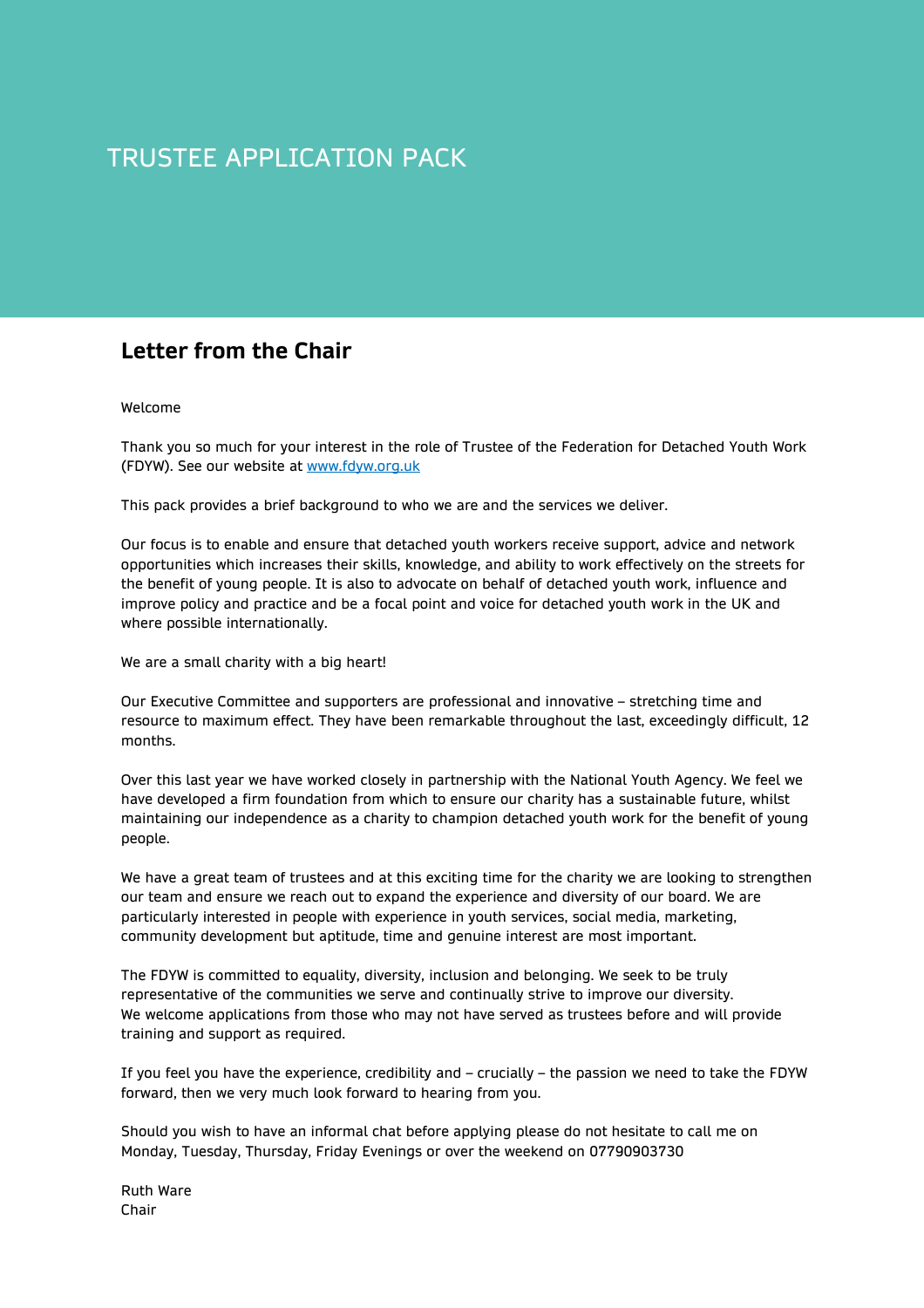### **Who are we?**

#### *Our Mission Statement*

The Federation for Detached Youth Work exists to;

- Improve the quality of detached youth work practice in the UK through its support, promotion, and development.
- Advance the education and training of persons involved in detached youth work in the UK.
- Improve understanding of detached youth work and its values in diverse policy arenas, other professional fields, and wider society.

#### *Our History*

The Federation for Detached Youth Work (FDYW) was formally launched during the Detached Youth Workers Conference at Warwick University in 1996, where it also gained charitable status.

It is essentially a 'grassroots' organisation; being established solely through the voluntary efforts of detached youth work practitioners from across the country.

It did not come about overnight but was the product of initial deliberations starting during the Keele conferences of the 70's and 80's and concluding in Sheffield in 1992. A paper was presented at the 1994 National conference, which outlined the purpose and structure of the proposed Federation. A Steering Group was formed and tasked with developing the aspiration to set up a Federation and bringing it into being. Since then the organisation has been based in Newcastle, Liverpool and, London and was co-located within the NYA in Leicester until 2017. The registered office of the FDYW is still based in the NYA.

Since the launch of the Federation in 1996 an Executive Committee has been elected by the general membership each year. The present Executive Committee all give their time voluntarily and are elected annually at the AGM.

#### *The present*

This year we have created the FDYW and NYA Covid-19 National Guidance by working in partnership with the National Youth Agency and providing support to the field by producing a commissioned Guidance document. We also developed additional information, advice, guidance and policy statements, organised training, and hosted webinars for the detached youth work community. We have delivered a series of FDYW Webinars - "A View from the streets" that provided spaces of support and knowledge for the field of DYW including online peer support / supervisions, good practice, and safeguarding models. Spaces to speak with colleagues which shaped our response, efforts and offers of support.

We have continued our involvement on local, national, and international platforms and networks - sitting in numerous meetings that ranged from youth expert panels, including Youth COBRA team meetings in partnership with the NYA and responding to the Youth Sector including London and SE, Greater Manchester, Merseyside and Leicester. We organised the first 'Hear our Voice' women detached youth worker only space and are committed to try and put equality, diversity, inclusion and belonging at the heart of everything we do. We hosted an International Conference - "Working with young people in the context of COVID -19" - that explored DYW across the world with keynote speakers from Belgium, Australia, Ghana, Israel, Norway, Czech Republic, Austria and the UK and subsequently have been invited as keynote speakers/ trainers at other organisations webinars / conferences and events regionally, nationally and internationally - DYNAMO International, NYA, British Youth Council, Young London Foundation.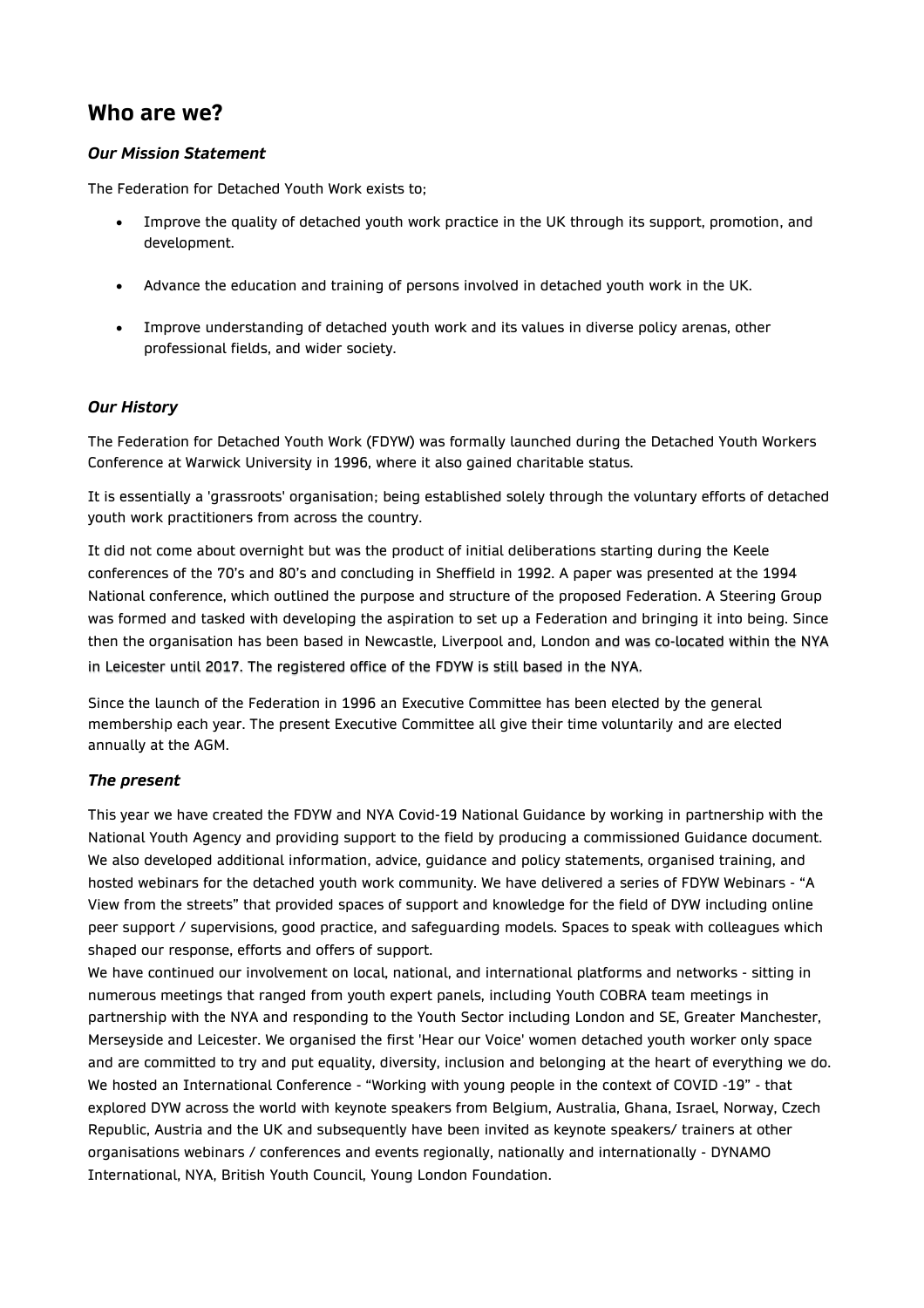# **The Role of Trustee**

We are looking for people with vision and a passion for youth work and specifically Detached Youth Work. Trustees play a particularly important role with the FDYW. Decisions made by the Board of Trustees help set the direction of our charity, play an essential role in decision-making, and have a major influence on the success of our work. Becoming a trustee is a fantastic way to make a difference for our organisation and its vital work across our local, national, and international communities and ultimately to young people. Trustees are responsible for the overall governance and strategic direction of the FDYW and for developing the organisation's aims, objectives, and goals in accordance with governing documents as well as financial, legal and regulatory guidelines.

#### *Role Specification*

Trustees have the following responsibilities:

- To ensure we pursue the charitable objectives as defined in our governing documents
- To ensure we comply with our governing document, charity law, and any other relevant legislation or regulations
- To ensure we apply our resources exclusively in furtherance of our charitable objectives
- That we always remain in a financially stable position, through prudent management of our assets; material and financial
- To ensure we have a firm strategic direction through setting policies, defining goals, setting targets, and evaluating performance against those targets
- That through its administration, the charity is always effective and efficient
- To safeguard the good name and values of the FDYW
- To appoint advisers and/or contractors and support them in their roles and responsibilities and monitor their performance
- To create a strong, profitable, and fulfilling working relationship with all trustees and the Executive ensuring an effective and professional board
- To maintain careful oversight of any risk to reputation and/or financial standing of the organisation
- To attend and be an active member of the Board of Trustees
- To represent the Charity at appropriate events
- Where possible, attend training (at cost to the Charity) that may be applicable to your role and responsibility
- Trustees are expected to treat each other with respect, maintain communication with the organisation and send apologies to meetings, when necessary, to attend a minimum of 4 out of 6 meetings a year is the absolute minimum requirement of a trustees' time. Participation in sub-groups and other activities of the FDYW and work outside of meetings as their time allows. Respond to communications via email, phone WhatsApp where relevant. If trustees are having any difficulties with anything to speak to their mentor or the Chair or Vice Chair so these can get resolved in an effective and timely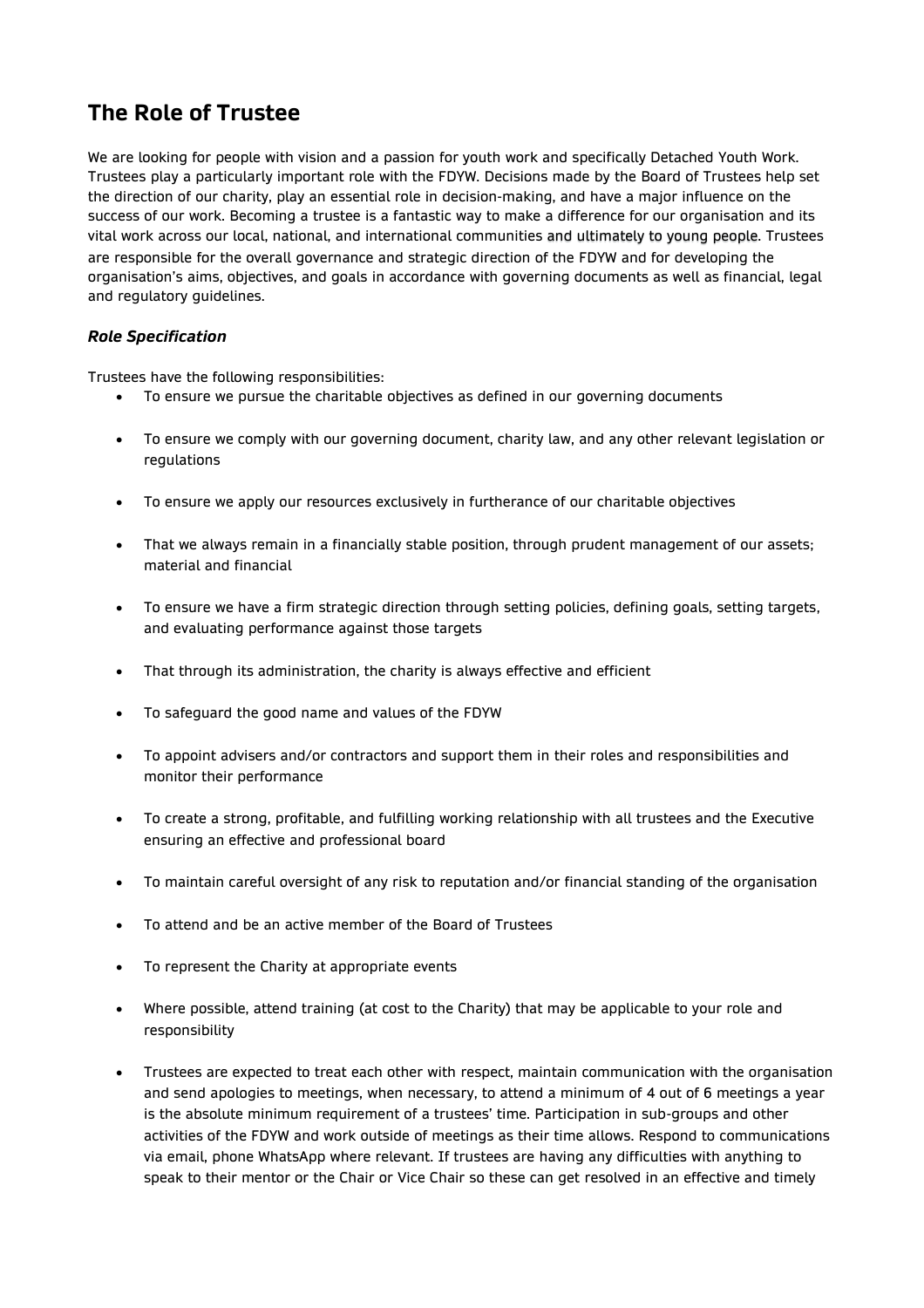manner. To adhere to the FDYW policies and procedures including Equality, Diversity, Inclusion and Belonging Policy.

• What the new Trustee can expect from the FDYW is to be treated with respect, to be given information about the organisation, an induction and access to a mentor. The opportunity to shadow sub-group meetings to get a clearer idea of the work of the FDYW. Communication about relevant work through the above channels at the appropriate times. If any difficulties arise these will be dealt with within the guidance of the constitution and relevant policies and procedures. Appropriate expenses for attendance at meetings or other expenditure on behalf of the organisation. Meetings will be arranged to enable as many Trustees as possible to attend. Currently meetings are being held via zoom due to the Covid pandemic. As Covid restrictions ease it is our intention to hold a mix of face to face and zoom meetings or have some trustees in the same space and others on zoom.

# **Person Specification**

#### *Essential*

- $\checkmark$  A commitment to the charity
- $\checkmark$  An understanding and acceptance of legal duties, responsibilities, and liabilities of trusteeship. See [-https://www.gov.uk/government/collections/5-minute-guides-for-charity](https://www.gov.uk/government/collections/5-minute-guides-for-charity-trustees)[trustees](https://www.gov.uk/government/collections/5-minute-guides-for-charity-trustees) for the Charity Commission 5-minute guides for charity trustees.
- $\checkmark$  A willingness to devote the necessary time and effort to their duties as a trustee
- ✓ Strategic vision
- $\checkmark$  Good, independent judgement
- $\checkmark$  Knowledge of detached youth work
- $\checkmark$  A good knowledge of youth work
- $\checkmark$  An ability to think creatively
- $\checkmark$  The courage and willingness to speak their mind
- $\checkmark$  The ability to work effectively as a member of a team
- $\checkmark$  An understanding of and commitment to equality, diversity, inclusion and belonging
- $\checkmark$  A commitment to Nolan's seven principles of public life: selflessness, integrity, objectivity, accountability, openness, honesty, and leadership

#### *Desirable*

- ✓ Prior experience of committee/trustee work
- $\checkmark$  Strong intellectual and analytical ability; innovative thinker
- $\checkmark$  A wider involvement in the community, voluntary or public sector
- $\checkmark$  Experience of charity law and governance

#### *Commitment*

- The Board meets six times a year and a trustee is expected to attend as many as possible. They are held, mainly at the weekend, and last approximately two hours if they are on zoom and five hours if they are in person, plus preparation time
- $\checkmark$  In addition to board meetings, other contact usually electronic will be necessary from time to time. There is also the opportunity to participate in working groups.
- ✓ Completion of an enhanced DBS Check and annual safeguarding training
- $\checkmark$  Additional training is offered on an ad hoc basis
- ✓ Full term in office is three years with a maximum of 3 consecutive terms. At the end of each threeyear period, the Chair will review the needs of the Charity and if appropriate formally invite the trustee to continue for a further term
- $\checkmark$  This is a voluntary, unpaid role but reasonable expenses can be claimed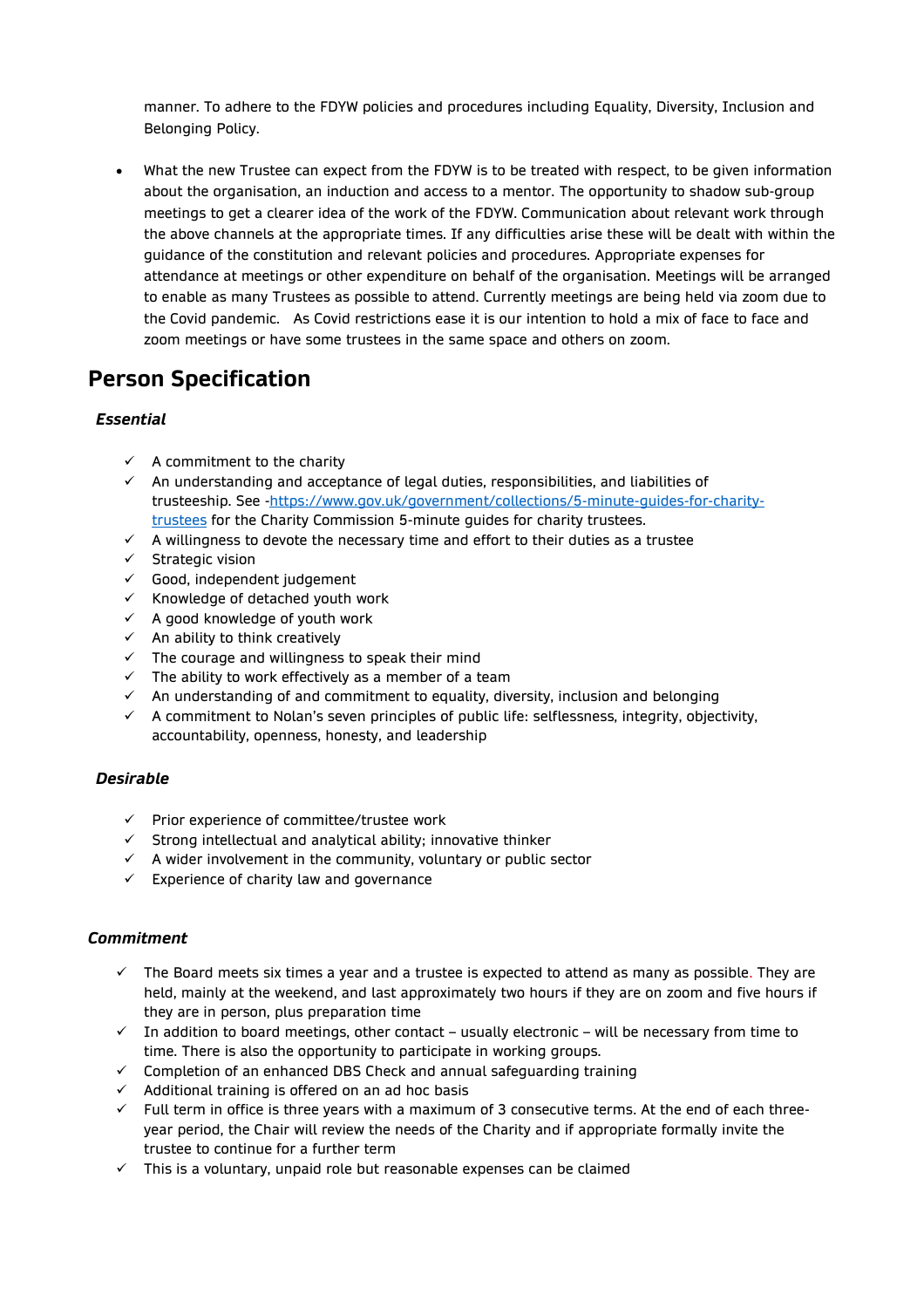# **Equality, diversity, inclusion & belonging**

The FDYW is committed to equality, diversity, inclusion and belonging. We seek to be truly representative of the communities we serve and continually strive to improve our diversity and to challenge discrimination in all its forms and adhere to the Equality Act 2010.

We welcome applications from those who may not have served as trustees before and will provide training and support as required.

# **Introduction and Information Webinar**

We intend to provide a webinar to anyone who is interested in becoming a Trustee providing an opportunity for you to ask questions and learn a little more about the FDYW and about the current Trustees. This will be held on 24<sup>th</sup> June 2021 at 7:00pm. You will be able to book onto this webinar via Eventbrite - Book my [place](https://www.eventbrite.co.uk/e/an-introduction-to-the-fdyw-tickets-156861696557) [here.](https://www.eventbrite.co.uk/e/an-introduction-to-the-fdyw-tickets-156861696557)

## **How to Apply**

To apply for a position as a trustee with the FDYW, please submit your letter of application, (no more than 2 sides of A4) explaining why you are interested in joining the Board. Could you also please supply the contact details for 2 referees.

Please send your application by email to info@fdyw.org.uk or by post to The Chair, c/o The National Youth Agency, 9 Newark Street, Leicester, LE1 5SN

# **Key Information**

Closing Date for Applications 9am on 8<sup>th</sup> July 2021 Date of Interviews 15<sup>th</sup> July 2021 Location of Interview Likely to be by Zoom – but will be confirmed if interview agreed Remuneration **This is an unpaid, voluntary role** Commitment Attendance at minimum of 4 out of 6 meetings a year plus supporting activities including active involvement in subgroups